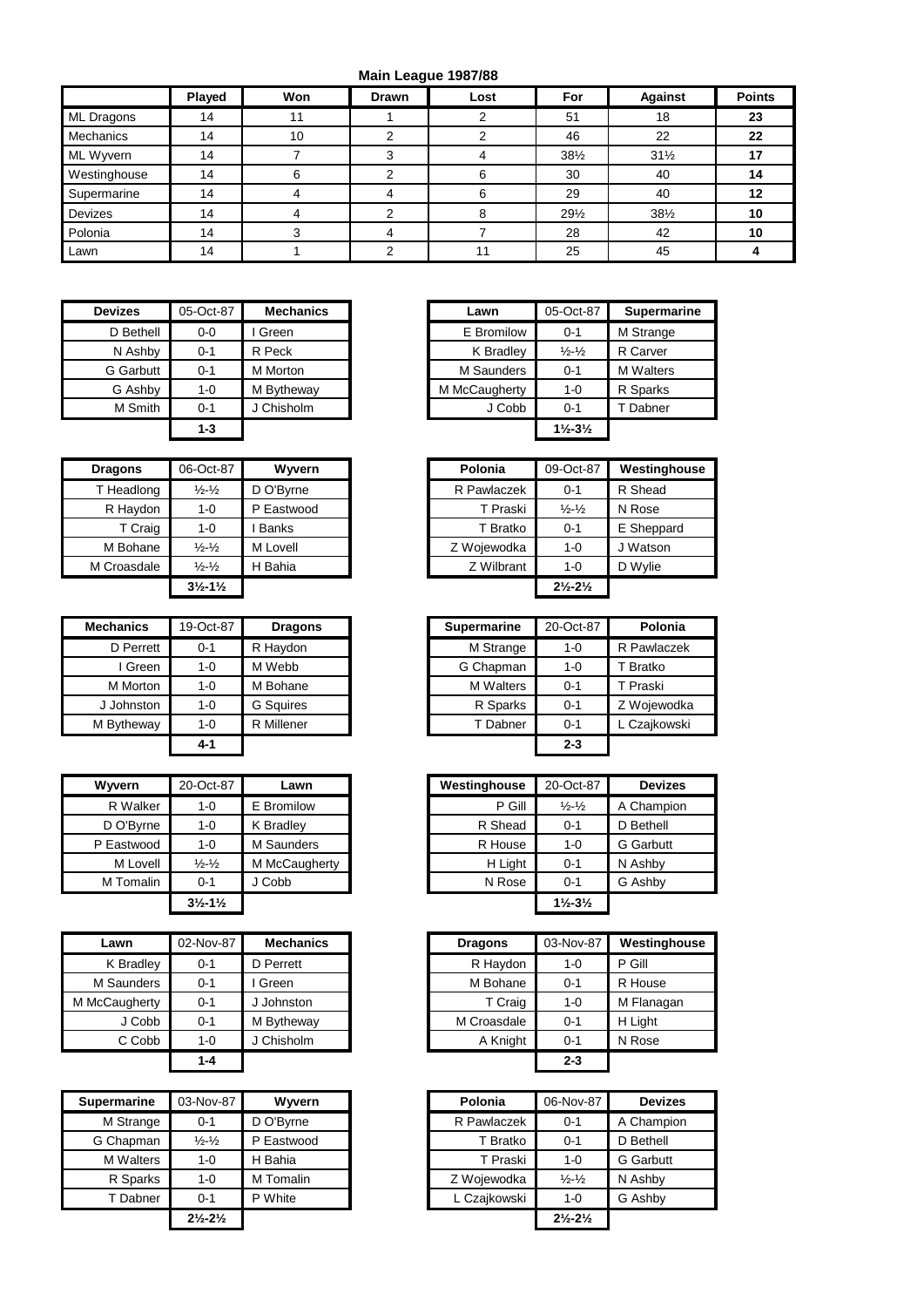| <b>Mechanics</b> | 16-Nov-87 | <b>Supermarine</b> | <b>Devizes</b>   | 16-Nov-87 | <b>Dragons</b> |
|------------------|-----------|--------------------|------------------|-----------|----------------|
| D Perrett        | 1-0       | M Strange          | R Rendell        | $0 - 1$   | R Haydon       |
| M Morton         | 1-0       | G Chapman          | A Champion       | $0 - 1$   | T Headlong     |
| M Bytheway       | 0-1       | R Sparks           | D Bethell        | 1-0       | M Bohane       |
| C Grange         | 0-1       | Dabner             | N Ashby          | $0 - 1$   | M Webb         |
| Default          | $0-0$     | Default            | <b>G</b> Garbutt | $0 - 1$   | M Croasdale    |
|                  | $2 - 2$   |                    |                  | 1-4       |                |

| <b>Wyvern</b> | 17-Nov-87                     | Polonia       | Westinghouse | 17-Nov-87                   |
|---------------|-------------------------------|---------------|--------------|-----------------------------|
| D O'Byrne     | 1-0                           | <b>Bratko</b> | P Gill       | 1-0                         |
| R Walker      | $\frac{1}{2}$ - $\frac{1}{2}$ | Praski        | R Shead      | $\frac{1}{2} - \frac{1}{2}$ |
| Banks         | $\frac{1}{2} - \frac{1}{2}$   | Z Wilbrant    | R House      | $0 - 1$                     |
| M Tomalin     | 0-1                           | Z Wojewodka   | E Sheppard   | $\frac{1}{2} - \frac{1}{2}$ |
| P White       | $0 - 1$                       | L Czajkowski  | N Rose       | $1 - 0$                     |
|               | $2 - 3$                       |               |              | $3-2$                       |

| Lawn          | 30-Nov-87                     | <b>Devizes</b>   | <b>Supermarine</b> | 01-Dec-87                   | Westingho  |
|---------------|-------------------------------|------------------|--------------------|-----------------------------|------------|
| E Bromilow    | $0 - 1$                       | R Rendell        | M Strange          | 1-0                         | R Shead    |
| K Bradley     | $\frac{1}{2} - \frac{1}{2}$   | A Champion       | G Chapman          | $1 - 0$                     | N Rose     |
| M Saunders    | $0 - 1$                       | D Bethell        | R Carver           | $\frac{1}{2} - \frac{1}{2}$ | E Sheppard |
| M McCaugherty | 1-0                           | <b>G</b> Garbutt | <b>M</b> Walters   | $1 - 0$                     | M Flanagan |
| D Thompson    | $\frac{1}{2}$ - $\frac{1}{2}$ | G Ashby          | T Dabner           | $\frac{1}{2} - \frac{1}{2}$ | H Light    |
|               | $2 - 3$                       |                  |                    | $4 - 1$                     |            |

| Wyvern     | 01-Dec-87                     | <b>Mechanics</b> | Polonia      | 04-Dec-87                     | Drac    |
|------------|-------------------------------|------------------|--------------|-------------------------------|---------|
| R Walker   | $0 - 1$                       | Green            | L Czajkowski | $0 - 1$                       | R Haydo |
| D O'Byrne  | $1 - 0$                       | M Morton         | T Bratko     | $0 - 1$                       | T Craig |
| P Eastwood | $\frac{1}{2}$ - $\frac{1}{2}$ | J Johnston       | T Praski     | $\frac{1}{2}$ $\frac{1}{2}$   | M Webb  |
| Banks      | $1 - 0$                       | M Bytheway       | Z Wojewodka  | $\frac{1}{2}$ - $\frac{1}{2}$ | D O'Byr |
| M Lovell   | $\frac{1}{2} - \frac{1}{2}$   | C Grange         | Z Wilbrant   | $\frac{1}{2} - \frac{1}{2}$   | M Croas |
|            | $3 - 2$                       |                  |              | $1\frac{1}{2} - 3\frac{1}{2}$ |         |

| <b>Mechanics</b> | 14-Dec-87 | Polonia      | <b>Devizes</b> | 14-Dec-87                      | Superm   |
|------------------|-----------|--------------|----------------|--------------------------------|----------|
| D Perrett        | 1-0       | R Pawlaczek  | A Champion     | $1 - 0$                        | G Chapm  |
| M Morton         | $1 - 0$   | T Bratko     | D Bethell      | $\frac{1}{2} - \frac{1}{2}$    | R Carver |
| J Johnston       | $1 - 0$   | T Praski     | G Garbutt      | $1 - 0$                        | R Sparks |
| C Grange         | $0 - 1$   | Z Wojewodka  | N Ashby        | $1 - 0$                        | Default  |
| M Bytheway       | $1 - 0$   | L Czajkowski | G Ashby        | $1 - 0$                        | Default  |
|                  | 4-1       |              |                | $4\frac{1}{2}$ - $\frac{1}{2}$ |          |

| Westinghouse | 15-Dec-87                     | Wyvern       | <b>Dragons</b> | 15-Dec-87                      | Lawn      |
|--------------|-------------------------------|--------------|----------------|--------------------------------|-----------|
| P Gill       | $0 - 1$                       | D O'Bvrne    | R Haydon       | $\frac{1}{2}$ - $\frac{1}{2}$  | R Pearce  |
| M Flanagan   | $0 - 1$                       | P Eastwood   | T Headlong     | $1 - 0$                        | K Bradley |
| H Light      | $0 - 1$                       | <b>Banks</b> | M Webb         | $1 - 0$                        | D Thomps  |
| R House      | $\frac{1}{2}$ - $\frac{1}{2}$ | M Lovell     | T Craig        | $1 - 0$                        | M Saunder |
| N Rose       | $1 - 0$                       | M Tomalin    | M Croasdale    | $1 - 0$                        | M McCaug  |
|              | $1\frac{1}{2} - 3\frac{1}{2}$ |              |                | $4\frac{1}{2}$ - $\frac{1}{2}$ |           |

| Lawn          | 11-Jan-88                   | Polonia      | <b>Mechanics</b> | 11-Jan-88 | Westir  |
|---------------|-----------------------------|--------------|------------------|-----------|---------|
| J Bourne      | $\frac{1}{2} - \frac{1}{2}$ | T Bratko     | D Perrett        | $1 - 0$   | P Gill  |
| K Bradley     | $0 - 1$                     | T Praski     | I Green          | $1 - 0$   | M Flana |
| M Saunders    | $1 - 0$                     | Z Woiewodka  | M Morton         | $0 - 1$   | H Light |
| M McCaugherty | $\frac{1}{2} - \frac{1}{2}$ | Z Wilbrant   | M Bytheway       | $0 - 1$   | N Rose  |
| J Cobb        | $0 - 1$                     | L Czajkowski | S Meech          | $1 - 0$   | E Shep  |
|               | $2 - 3$                     |              |                  | $3 - 2$   |         |

| hanics    | 16-Nov-87 | <b>Supermarine</b> | <b>Devizes</b>   | 16-Nov-87 | <b>Dragons</b> |
|-----------|-----------|--------------------|------------------|-----------|----------------|
| D Perrett | 1-0       | M Strange          | R Rendell        | $0 - 1$   | R Haydon       |
| M Morton  | $1 - 0$   | G Chapman          | A Champion       | $0 - 1$   | T Headlong     |
| Bytheway  | $0 - 1$   | R Sparks           | D Bethell        | $1 - 0$   | M Bohane       |
| C Grange  | $0 - 1$   | Dabner             | N Ashby          | $0 - 1$   | M Webb         |
| Default   | $0-0$     | Default            | <b>G</b> Garbutt | $0 - 1$   | M Croasdale    |
|           | $2 - 2$   |                    |                  | $1 - 4$   |                |

| /wern        | 17-Nov-87                   | Polonia             | Westinghouse | 17-Nov-87                   | Lawn              |
|--------------|-----------------------------|---------------------|--------------|-----------------------------|-------------------|
| D O'Byrne    | $1 - 0$                     | Bratko              | P Gill       | $1 - 0$                     | D Thompson        |
| R Walker     | $\frac{1}{2} - \frac{1}{2}$ | <sup>'</sup> Praski | R Shead      | $\frac{1}{2} - \frac{1}{2}$ | <b>M</b> Saunders |
| <b>Banks</b> | $\frac{1}{2} - \frac{1}{2}$ | Z Wilbrant          | R House      | $0 - 1$                     | K Bradley         |
| M Tomalin    | $0 - 1$                     | Z Wojewodka         | E Sheppard   | $\frac{1}{2} - \frac{1}{2}$ | R Clegg           |
| P White      | $0 - 1$                     | . Czaikowski        | N Rose       | $1 - 0$                     | Default           |
|              | $2 - 3$                     |                     |              | $3 - 2$                     |                   |

| Lawn               | 30-Nov-87                   | <b>Devizes</b>   | <b>Supermarine</b> | 01-Dec-87                   | Westinghouse |
|--------------------|-----------------------------|------------------|--------------------|-----------------------------|--------------|
| E Bromilow         | $0 - 1$                     | R Rendell        | M Strange          | 1-0                         | R Shead      |
| K Bradley          | $\frac{1}{2} - \frac{1}{2}$ | A Champion       | G Chapman          | 1-0                         | N Rose       |
| M Saunders         | $0 - 1$                     | D Bethell        | R Carver           | $\frac{1}{2} - \frac{1}{2}$ | E Sheppard   |
| <b>IcCaugherty</b> | 1-0                         | <b>G</b> Garbutt | <b>M</b> Walters   | $1 - 0$                     | M Flanagan   |
| Thompson           | $\frac{1}{2} - \frac{1}{2}$ | G Ashby          | T Dabner           | $\frac{1}{2} - \frac{1}{2}$ | H Light      |
|                    | $2 - 3$                     |                  |                    | 4-1                         |              |

| Wvvern       | 01-Dec-87                   | <b>Mechanics</b> |
|--------------|-----------------------------|------------------|
| R Walker     | $0 - 1$                     | Green            |
| D O'Byrne    | 1-0                         | M Morton         |
| P Eastwood   | $\frac{1}{2} - \frac{1}{2}$ | J Johnston       |
| <b>Banks</b> | $1 - 0$                     | M Bytheway       |
| M Lovell     | $\frac{1}{2} - \frac{1}{2}$ | C Grange         |
|              | $3-2$                       |                  |

| Mechanics  | 14-Dec-87 | Polonia             |
|------------|-----------|---------------------|
| D Perrett  | $1 - 0$   | R Pawlaczek         |
| M Morton   | $1 - 0$   | <sup>-</sup> Bratko |
| J Johnston | $1 - 0$   | T Praski            |
| C Grange   | $0 - 1$   | Z Wojewodka         |
| M Bytheway | $1 - 0$   | L Czaikowski        |
|            | 4-1       |                     |

| <b>ghouse</b> | 15-Dec-87                     | Wyvern       | <b>Dragons</b> | 15-Dec-87                      | Lawn          |
|---------------|-------------------------------|--------------|----------------|--------------------------------|---------------|
| P Gill        | $0 - 1$                       | D O'Byrne    | R Haydon       | $\frac{1}{2} - \frac{1}{2}$    | R Pearce      |
| Flanagan      | $0 - 1$                       | P Eastwood   | T Headlong     | $1 - 0$                        | K Bradley     |
| H Light       | $0 - 1$                       | <b>Banks</b> | M Webb         | $1 - 0$                        | D Thompson    |
| R House       | $\frac{1}{2} - \frac{1}{2}$   | M Lovell     | T Craig        | $1 - 0$                        | M Saunders    |
| N Rose        | $1 - 0$                       | M Tomalin    | M Croasdale    | $1 - 0$                        | M McCaugherty |
|               | $1\frac{1}{2} - 3\frac{1}{2}$ |              |                | $4\frac{1}{2}$ - $\frac{1}{2}$ |               |

| Lawn       | 11-Jan-88                     | Polonia             | <b>Mechanics</b> | 11-Jan-88 | Westinghouse |
|------------|-------------------------------|---------------------|------------------|-----------|--------------|
| J Bourne   | $\frac{1}{2} - \frac{1}{2}$   | <sup>'</sup> Bratko | D Perrett        | $1 - 0$   | P Gill       |
| K Bradley  | $0 - 1$                       | T Praski            | I Green          | $1 - 0$   | M Flanagan   |
| 1 Saunders | $1 - 0$                       | Z Woiewodka         | M Morton         | $0 - 1$   | H Light      |
| :Caugherty | $\frac{1}{2}$ - $\frac{1}{2}$ | Z Wilbrant          | M Bytheway       | $0 - 1$   | N Rose       |
| J Cobb     | $0 - 1$                       | L Czaikowski        | S Meech          | $1 - 0$   | E Sheppard   |
|            | $2 - 3$                       |                     |                  | $3 - 2$   |              |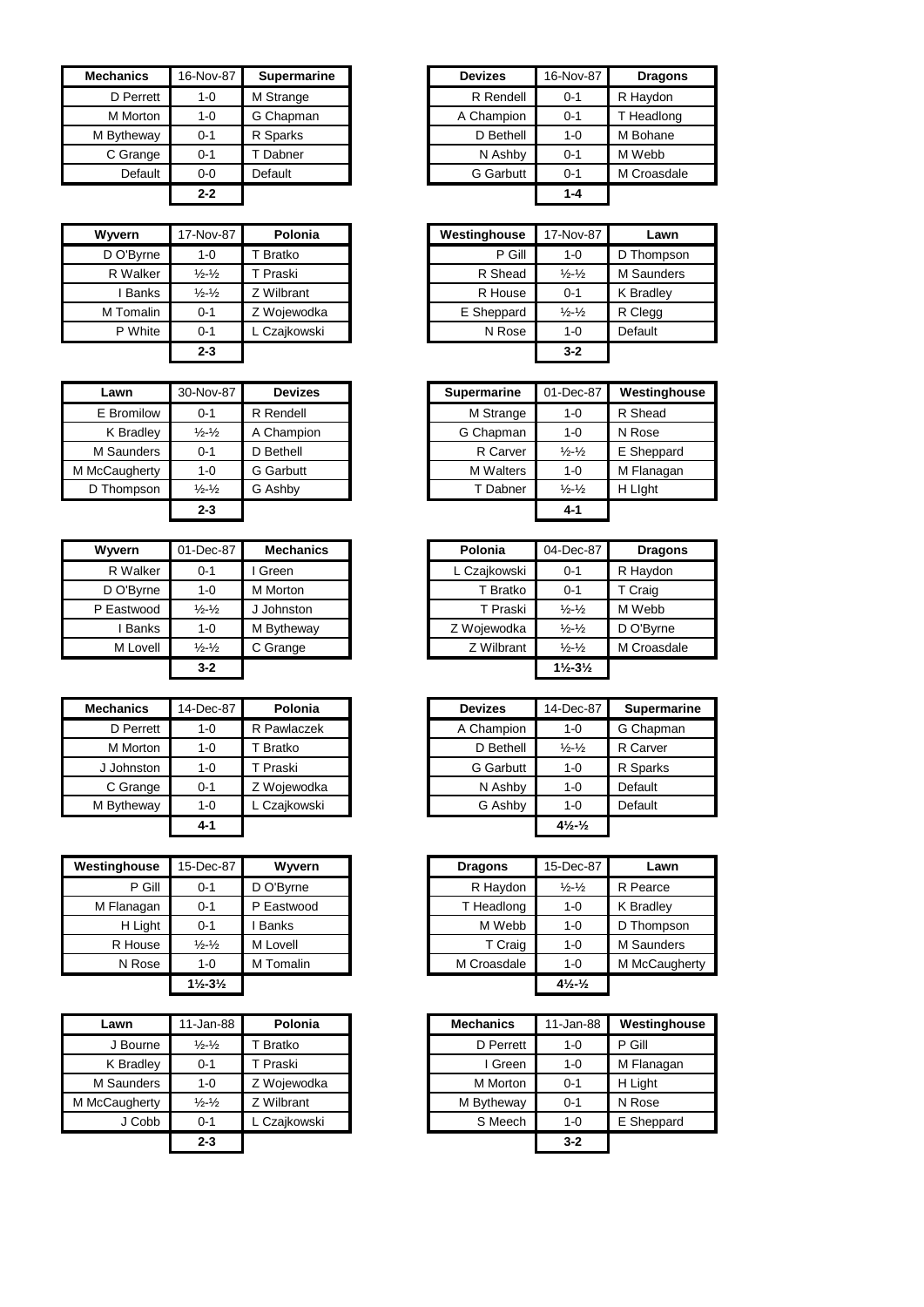| Supermarine | 12-Jan-88                    | <b>Dragons</b> | Wyvern       | 12-Jan-88                      |                  |
|-------------|------------------------------|----------------|--------------|--------------------------------|------------------|
| M Strange   | $\frac{1}{2} - \frac{1}{2}$  | R Haydon       | D O'Byrne    | $1 - 0$                        | A Champion       |
| R Carver    | 0-1                          | T Craig        | P Eastwood   | $1 - 0$                        | D Bethell        |
| M Walters   | 0-1                          | M Webb         | <b>Banks</b> | $1 - 0$                        | <b>G</b> Garbutt |
| T Dabner    | 0-1                          | M Bohane       | H Bahia      | $\frac{1}{2} - \frac{1}{2}$    | N Ashby          |
| Default     | $0 - 1$                      | M Croasdale    | M Tomalin    | $1 - 0$                        | G Ashby          |
|             | $\frac{1}{2} - 4\frac{1}{2}$ |                |              | $4\frac{1}{2}$ - $\frac{1}{2}$ |                  |

| <b>Mechanics</b> | 25-Jan-88                     | <b>Devizes</b> | Westinghouse | 26-Jan-88                     | Polonia    |
|------------------|-------------------------------|----------------|--------------|-------------------------------|------------|
| D Perrett        | $0 - 1$                       | R Rendell      | P Gill       | $\frac{1}{2} - \frac{1}{2}$   | Praski     |
| M Morton         | $\frac{1}{2} - \frac{1}{2}$   | A Champion     | R Shead      | $0 - 1$                       | Z Wojewodk |
| J Johnston       | $1 - 0$                       | D Bethell      | H Light      | $1 - 0$                       | T Bratko   |
| M Bytheway       | 1-0                           | N Ashby        | M Flanagan   | 1-0                           | Z Wilbrant |
| S Meech          | $1 - 0$                       | G Ashby        | N Rose       | 1-0                           | R Pawlacze |
|                  | $3\frac{1}{2} - 1\frac{1}{2}$ |                |              | $3\frac{1}{2} - 1\frac{1}{2}$ |            |

| <b>Wyvern</b> | 26-Jan-88                     | <b>Dragons</b> | <b>Supermarine</b> | 26-Jan-88                     | Lawn      |
|---------------|-------------------------------|----------------|--------------------|-------------------------------|-----------|
| R Walker      | $0 - 1$                       | R Haydon       | M Strange          | $\frac{1}{2} - \frac{1}{2}$   | R Pearce  |
| P Eastwood    | $\frac{1}{2} - \frac{1}{2}$   | Headlong       | R Carver           | $\frac{1}{2} - \frac{1}{2}$   | M Saunder |
| M Lovell      | $0 - 1$                       | M Bohane       | R Sparks           | $\frac{1}{2} - \frac{1}{2}$   | K Bradley |
| P White       | $1 - 0$                       | M Croasdale    | T Dabner           | $0 - 1$                       | M McCaug  |
| Default       | $0 - 1$                       | M Webb         | <b>M</b> Walters   | $1 - 0$                       | J Cobb    |
|               | $1\frac{1}{2} - 3\frac{1}{2}$ |                |                    | $2\frac{1}{2} - 2\frac{1}{2}$ |           |

| Lawn          | 08-Feb-88 | Wyvern     | <b>Devizes</b>   | 08-Feb-88                     |
|---------------|-----------|------------|------------------|-------------------------------|
| R Pearce      | 1-0       | D O'Byrne  | A Champion       | $0 - 1$                       |
| M Saunders    | $0 - 1$   | R Walker   | D Bethell        | $\frac{1}{2}$ $\frac{1}{2}$   |
| J Aston       | $0 - 1$   | P Eastwood | N Ashby          | $\frac{1}{2} - \frac{1}{2}$   |
| K Bradley     | 0-1       | M Lovell   | <b>G</b> Garbutt | $1 - 0$                       |
| M McCaugherty | 1-0       | H Bahia    | G Ashby          | $\frac{1}{2} - \frac{1}{2}$   |
|               | $2 - 3$   |            |                  | $2\frac{1}{2} - 2\frac{1}{2}$ |

| <b>Dragons</b> | 09-Feb-88                     | <b>Mechanics</b> | Polonia      | 12-Feb-88 | Superma          |
|----------------|-------------------------------|------------------|--------------|-----------|------------------|
| T Headlong     | $1 - 0$                       | D Perrett        | T Bratko     | $0 - 1$   | M Strange        |
| R Haydon       | $1 - 0$                       | Green            | R Pawlaczek  | $0 - 1$   | G Chapma         |
| T Craig        | $\frac{1}{2} - \frac{1}{2}$   | M Morton         | T Praski     | $1 - 0$   | R Carver         |
| D O'Byrne      | $0 - 1$                       | Johnston         | Z Wojewodka  | $1 - 0$   | <b>M</b> Walters |
| M Webb         | $0 - 1$                       | M Bytheway       | L Czajkowski | $0 - 1$   | R Sparks         |
|                | $2\frac{1}{2} - 2\frac{1}{2}$ |                  |              | $2 - 3$   |                  |

| <b>Devizes</b>   | 22-Feb-88 | Polonia       | <b>Mechanics</b> | 22-Feb-88                     |
|------------------|-----------|---------------|------------------|-------------------------------|
| R Rendell        | 1-0       | L Czaikowski  | D Perrett        | $1 - 0$                       |
| D Bethell        | $1 - 0$   | <b>Bratko</b> | M Morton         | $1 - 0$                       |
| N Ashby          | $0 - 1$   | T Praski      | J Johnston       | $\frac{1}{2} - \frac{1}{2}$   |
| <b>G</b> Garbutt | $1 - 0$   | Z Woiewodka   | M Bytheway       | $1 - 0$                       |
| G Ashby          | $1 - 0$   | R Pawlaczek   | S Meech          | $0 - 1$                       |
|                  | 4-1       |               |                  | $3\frac{1}{2} - 1\frac{1}{2}$ |

| 23-Feb-88                    | <b>Dragons</b> |
|------------------------------|----------------|
| $0 - 1$                      | T Headlong     |
| $0 - 1$                      | T Craig        |
| $0 - 1$                      | R Haydon       |
| $\frac{1}{2} - \frac{1}{2}$  | R Millener     |
| $0 - 1$                      | M Croasdale    |
| $\frac{1}{2} - 4\frac{1}{2}$ |                |
|                              |                |

| 12-Jan-88                    | <b>Dragons</b> |         | 12-Jan-88                                      | <b>Devizes</b>   |
|------------------------------|----------------|---------|------------------------------------------------|------------------|
| $\frac{1}{2} - \frac{1}{2}$  | R Haydon       |         | 1-0                                            | A Champion       |
| $0 - 1$                      | T Craig        |         | 1-0                                            | D Bethell        |
| $0 - 1$                      | M Webb         | Banks   | 1-0                                            | <b>G</b> Garbutt |
| $0 - 1$                      | M Bohane       | H Bahia | $\frac{1}{2} - \frac{1}{2}$                    | N Ashby          |
| $0 - 1$                      | M Croasdale    |         | 1-0                                            | G Ashby          |
| $\frac{1}{2} - 4\frac{1}{2}$ |                |         | $4\frac{1}{2}$ - $\frac{1}{2}$                 |                  |
|                              |                |         | Wyvern<br>D O'Byrne<br>P Eastwood<br>M Tomalin |                  |

| hanics    | 25-Jan-88                     | <b>Devizes</b> | Westinghouse | 26-Jan-88                     | Polonia     |
|-----------|-------------------------------|----------------|--------------|-------------------------------|-------------|
| D Perrett | $0 - 1$                       | R Rendell      | P Gill       | $\frac{1}{2} - \frac{1}{2}$   | T Praski    |
| M Morton  | $\frac{1}{2}$ - $\frac{1}{2}$ | A Champion     | R Shead      | $0 - 1$                       | Z Wojewodka |
| Johnston  | $1 - 0$                       | D Bethell      | H Light      | $1 - 0$                       | T Bratko    |
| Bytheway  | $1 - 0$                       | N Ashby        | M Flanagan   | $1 - 0$                       | Z Wilbrant  |
| S Meech   | $1 - 0$                       | G Ashby        | N Rose       | $1 - 0$                       | R Pawlaczek |
|           | $3\frac{1}{2} - 1\frac{1}{2}$ |                |              | $3\frac{1}{2} - 1\frac{1}{2}$ |             |

| Wyvern     | 26-Jan-88                     | <b>Dragons</b> |
|------------|-------------------------------|----------------|
| R Walker   | $0 - 1$                       | R Haydon       |
| P Eastwood | $\frac{1}{2} - \frac{1}{2}$   | Headlong       |
| M Lovell   | $0 - 1$                       | M Bohane       |
| P White    | 1-0                           | M Croasdale    |
| Default    | $0 - 1$                       | M Webb         |
|            | $1\frac{1}{2} - 3\frac{1}{2}$ |                |
|            |                               |                |

| Lawn       | 08-Feb-88 | Wyvern     | <b>Devizes</b>   | 08-Feb-88                     | Westinghouse |
|------------|-----------|------------|------------------|-------------------------------|--------------|
| R Pearce   | $1 - 0$   | D O'Byrne  | A Champion       | $0 - 1$                       | P Gill       |
| 1 Saunders | $0 - 1$   | R Walker   | D Bethell        | $\frac{1}{2} - \frac{1}{2}$   | M Flanagan   |
| J Aston    | $0 - 1$   | P Eastwood | N Ashby          | $\frac{1}{2} - \frac{1}{2}$   | H Light      |
| K Bradley  | $0 - 1$   | M Lovell   | <b>G</b> Garbutt | $1 - 0$                       | E Sheppard   |
| :Caugherty | $1 - 0$   | H Bahia    | G Ashby          | $\frac{1}{2} - \frac{1}{2}$   | N Rose       |
|            | $2 - 3$   |            |                  | $2\frac{1}{2} - 2\frac{1}{2}$ |              |
|            |           |            |                  |                               |              |

| <b>Dragons</b> | 09-Feb-88                     | <b>Mechanics</b> | Polonia      | 12-Feb-88 | <b>Supermarine</b> |
|----------------|-------------------------------|------------------|--------------|-----------|--------------------|
| T Headlong     | 1-0                           | D Perrett        | T Bratko     | $0 - 1$   | M Strange          |
| R Haydon       | $1 - 0$                       | Green            | R Pawlaczek  | $0 - 1$   | G Chapman          |
| T Craig        | $\frac{1}{2} - \frac{1}{2}$   | M Morton         | T Praski     | 1-0       | R Carver           |
| D O'Byrne      | $0 - 1$                       | J Johnston       | Z Wojewodka  | $1 - 0$   | <b>M</b> Walters   |
| M Webb         | $0 - 1$                       | M Bytheway       | L Czajkowski | $0 - 1$   | R Sparks           |
|                | $2\frac{1}{2} - 2\frac{1}{2}$ |                  |              | $2 - 3$   |                    |

| vizes     | 22-Feb-88 | Polonia     | <b>Mechanics</b> | 22-Feb-88                     | Lawn              |
|-----------|-----------|-------------|------------------|-------------------------------|-------------------|
| र Rendell | $1 - 0$   | Czajkowski  | D Perrett        | $1 - 0$                       | Default           |
| D Bethell | $1 - 0$   | Bratko      | M Morton         | $1 - 0$                       | <b>M</b> Saunders |
| N Ashby   | $0 - 1$   | T Praski    | J Johnston       | $\frac{1}{2} - \frac{1}{2}$   | M McCaugherty     |
| 3 Garbutt | $1 - 0$   | Z Wojewodka | M Bytheway       | $1 - 0$                       | K Bradley         |
| G Ashby   | $1 - 0$   | R Pawlaczek | S Meech          | $0 - 1$                       | J Cobb            |
|           | $4 - 1$   |             |                  | $3\frac{1}{2} - 1\frac{1}{2}$ |                   |
|           |           |             |                  |                               |                   |

| Westinghouse | 23-Feb-88                     | <b>Dragons</b> | Wyvern     | 23-Feb-88                     | <b>Supermarine</b> |
|--------------|-------------------------------|----------------|------------|-------------------------------|--------------------|
| P Gill       | $0 - 1$                       | T Headlong     | R Walker   | $\frac{1}{2} - \frac{1}{2}$   | M Strange          |
| R Shead      | $0 - 1$                       | T Craig        | D O'Byrne  | $0 - 1$                       | R Carver           |
| R House      | $0 - 1$                       | R Haydon       | P Eastwood | $0 - 1$                       | <b>M</b> Walters   |
| M Flanagan   | $\frac{1}{2}$ - $\frac{1}{2}$ | R Millener     | M Lovell   | $1 - 0$                       | Default            |
| N Rose       | $0 - 1$                       | M Croasdale    | P White    | $1 - 0$                       | Default            |
|              | $\frac{1}{2} - 4\frac{1}{2}$  |                |            | $2\frac{1}{2} - 2\frac{1}{2}$ |                    |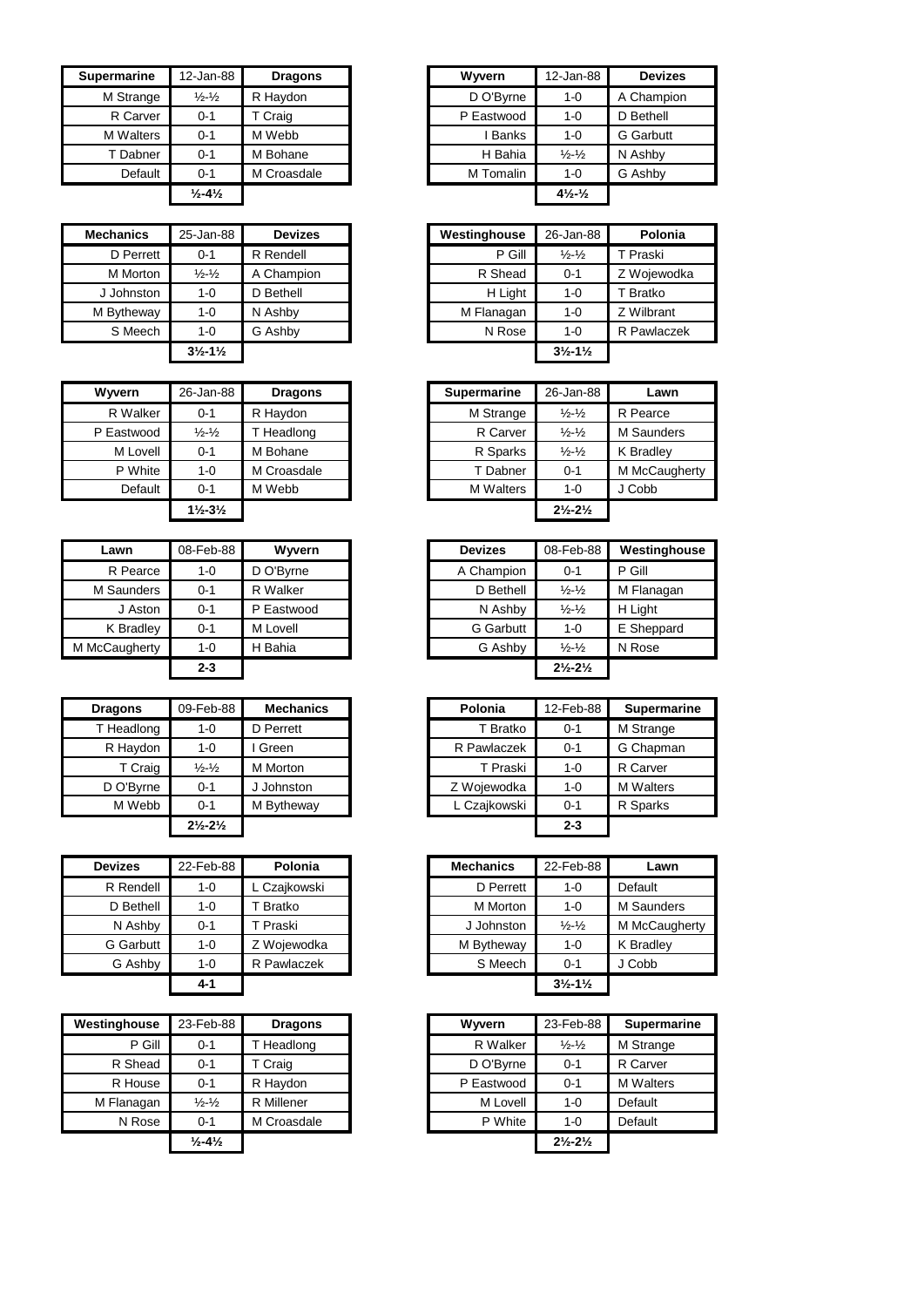| Lawn          | 07-Mar-88                     | Westinghouse | Supermarine      | 08-Mar-88                    | Mecha           |
|---------------|-------------------------------|--------------|------------------|------------------------------|-----------------|
| J Aston       | $\frac{1}{2}$ - $\frac{1}{2}$ | P Gill       | G Chapman        | $0 - 1$                      | D Perrett       |
| K Bradley     | $0 - 1$                       | R House      | R Carver         | $0 - 1$                      | I Green         |
| M McCaugherty | $0 - 1$                       | M Flanagan   | <b>M</b> Walters | $0 - 1$                      | <b>M</b> Morton |
| M Saunders    | $\frac{1}{2}$ - $\frac{1}{2}$ | N Rose       | R Sparks         | $\frac{1}{2} - \frac{1}{2}$  | M Bythev        |
| J Cobb        | $1 - 0$                       | E Sheppard   | T Dabner         | $0 - 1$                      | S Meech         |
|               | $2 - 3$                       |              |                  | $\frac{1}{2} - 4\frac{1}{2}$ |                 |

| <b>Dragons</b> | 08-Mar-88 | <b>Devizes</b>   | Polonia      | 11-Mar-88                     |              |
|----------------|-----------|------------------|--------------|-------------------------------|--------------|
| R Haydon       | $1 - 0$   | A Champion       | T Praski     | $1 - 0$                       | D O'Byi      |
| T Craig        | $1 - 0$   | N Ashby          | Z Wojewodka  | $0 - 1$                       | R Walk       |
| M Bohane       | $0 - 1$   | <b>G</b> Garbutt | T Bratko     | $0 - 1$                       | P Easty      |
| M Webb         | $1 - 0$   | G Ashby          | Z Wilbrant   | $\frac{1}{2} - \frac{1}{2}$   | <b>Banks</b> |
| Default        | $0 - 0$   | Default          | L Czajkowski | $1 - 0$                       | P White      |
|                | $3 - 1$   |                  |              | $2\frac{1}{2} - 2\frac{1}{2}$ |              |

| <b>Devizes</b> | 21-Mar-88                     | Lawn          | <b>Mechanics</b> | 21-Mar-88                   | <b>Wyve</b> |
|----------------|-------------------------------|---------------|------------------|-----------------------------|-------------|
| R Rendell      | $0 - 1$                       | J Bourne      | D Perrett        | $0 - 1$                     | D O'Byrn    |
| A Champion     | $1 - 0$                       | G Pope        | I Green          | $1 - 0$                     | R Walker    |
| N Ashby        | $\frac{1}{2}$ - $\frac{1}{2}$ | K Bradley     | M Morton         | $\frac{1}{2} - \frac{1}{2}$ | P Eastwo    |
| G Garbutt      | $0 - 1$                       | M Saunders    | J Johnston       | $0 - 1$                     | M Lovell    |
| G Ashby        | $0 - 1$                       | M McCaugherty | J Chisholm       | $\frac{1}{2} - \frac{1}{2}$ | H Bahia     |
|                | $1\frac{1}{2} - 3\frac{1}{2}$ |               |                  | $2 - 3$                     |             |

| <b>Dragons</b> | 22-Mar-88 | Polonia      | Westinghouse | 22-Mar-88                   |
|----------------|-----------|--------------|--------------|-----------------------------|
| R Haydon       | 1-0       | T Praski     | J Hopkins    | $\frac{1}{2} - \frac{1}{2}$ |
| T Craig        | $1 - 0$   | Z Wojewodka  | P Gill       | $\frac{1}{2} - \frac{1}{2}$ |
| T Headlong     | $1 - 0$   | T Bratko     | R House      | $1 - 0$                     |
| M Bohane       | $1 - 0$   | L Czajkowski | R Shead      | $0 - 1$                     |
| R Millener     | $1 - 0$   | R Pawlaczek  | M Flanagan   | $1 - 0$                     |
|                | 5-0       |              |              | $3 - 2$                     |

| Lawn          | 11-Apr-88                     | <b>Dragons</b> | Wwern      | 12-Apr-88                   | Westir  |
|---------------|-------------------------------|----------------|------------|-----------------------------|---------|
| J Cobb        | $0 - 1$                       | T Headlong     | H Bahia    | $0 - 1$                     | J Hopki |
| M Saunders    | $0 - 1$                       | T Craig        | P Eastwood | $\frac{1}{2} - \frac{1}{2}$ | P Gill  |
| G Pope        | $0 - 1$                       | R Haydon       | M Lovell   | $\frac{1}{2} - \frac{1}{2}$ | R Shea  |
| K Bradley     | $0 - 1$                       | M Webb         | M Tomalin  | $1 - 0$                     | M Flana |
| M McCaugherty | $\frac{1}{2}$ - $\frac{1}{2}$ | R Millener     | T Hawkins  | $0 - 1$                     | N Rose  |
|               | $\frac{1}{2} - 4\frac{1}{2}$  |                |            | $2 - 3$                     |         |

| <b>Supermarine</b> | 12-Apr-88                     | <b>Devizes</b>   | Polonia      | 15-Apr-88 | <b>Mechanics</b> |
|--------------------|-------------------------------|------------------|--------------|-----------|------------------|
| M Strange          | $\frac{1}{2} - \frac{1}{2}$   | D Bethell        | Z Wojewodka  | $0 - 1$   | D Perrett        |
| G Chapman          | $1 - 0$                       | N Ashby          | T Praski     | $0 - 1$   | M Morton         |
| R Carver           | $\frac{1}{2} - \frac{1}{2}$   | A Turrell        | T Bratko     | $0 - 1$   | J Johnston       |
| M Walters          | $\frac{1}{2} - \frac{1}{2}$   | <b>G</b> Garbutt | L Czajkowski | $1 - 0$   | Default          |
| T Dabner           | $1 - 0$                       | G Ashby          | R Pawlaczek  | $1 - 0$   | Default          |
|                    | $3\frac{1}{2} - 1\frac{1}{2}$ |                  |              | $2 - 3$   |                  |

| <b>Devizes</b> | 25-Apr-88                     | Wwern      | <b>Dragons</b> | 26-Apr-88 |         |
|----------------|-------------------------------|------------|----------------|-----------|---------|
| M Smith        | $0 - 1$                       | D O'Byrne  | R Haydon       | $1 - 0$   | R Carv  |
| D Bethell      | $\frac{1}{2}$ - $\frac{1}{2}$ | R Walker   | T Craig        | $1 - 0$   | M Walt  |
| N Ashby        | $\frac{1}{2}$ - $\frac{1}{2}$ | P Eastwood | M Webb         | $1 - 0$   | R Spar  |
| G Garbutt      | $0 - 1$                       | M Lovell   | T Headlong     | $1 - 0$   | Default |
| G Ashby        | $\frac{1}{2} - \frac{1}{2}$   | P White    | M Bohane       | $1 - 0$   | Default |
|                | $1\frac{1}{2} - 3\frac{1}{2}$ |            |                | $5-0$     |         |
|                |                               |            |                |           |         |

| Lawn               | 07-Mar-88                     | Westinghouse | <b>Supermarine</b> | 08-Mar-88                    | <b>Mechanics</b> |
|--------------------|-------------------------------|--------------|--------------------|------------------------------|------------------|
| J Aston            | $\frac{1}{2} - \frac{1}{2}$   | P Gill       | G Chapman          | $0 - 1$                      | D Perrett        |
| K Bradley          | $0 - 1$                       | R House      | R Carver           | $0 - 1$                      | Green            |
| <b>IcCaugherty</b> | $0 - 1$                       | M Flanagan   | <b>M</b> Walters   | $0 - 1$                      | M Morton         |
| M Saunders         | $\frac{1}{2}$ - $\frac{1}{2}$ | N Rose       | R Sparks           | $\frac{1}{2} - \frac{1}{2}$  | M Bytheway       |
| J Cobb             | $1 - 0$                       | E Sheppard   | T Dabner           | $0 - 1$                      | S Meech          |
|                    | $2 - 3$                       |              |                    | $\frac{1}{2} - 4\frac{1}{2}$ |                  |

| <b>Dragons</b> | 08-Mar-88 | <b>Devizes</b>   |
|----------------|-----------|------------------|
| R Haydon       | 1-0       | A Champion       |
| T Craig        | $1 - 0$   | N Ashby          |
| M Bohane       | $0 - 1$   | <b>G</b> Garbutt |
| M Webb         | $1 - 0$   | G Ashby          |
| Default        | $0-0$     | Default          |
|                | $3 - 1$   |                  |

| <b>Devizes</b> | 21-Mar-88                     | Lawn          |
|----------------|-------------------------------|---------------|
| R Rendell      | $0 - 1$                       | J Bourne      |
| A Champion     | 1-0                           | G Pope        |
| N Ashby        | $\frac{1}{2} - \frac{1}{2}$   | K Bradley     |
| G Garbutt      | 0-1                           | M Saunders    |
| G Ashby        | $0 - 1$                       | M McCaugherty |
|                | $1\frac{1}{2} - 3\frac{1}{2}$ |               |

| <b>Dragons</b> | 22-Mar-88 | Polonia             | Westinghouse | 22-Mar-88                   | <b>Supermarine</b> |
|----------------|-----------|---------------------|--------------|-----------------------------|--------------------|
| R Haydon       | $1 - 0$   | <sup>'</sup> Praski | J Hopkins    | $\frac{1}{2} - \frac{1}{2}$ | G Chapman          |
| T Craig        | $1 - 0$   | Z Wojewodka         | P Gill       | $\frac{1}{2} - \frac{1}{2}$ | R Carver           |
| T Headlong     | $1 - 0$   | Bratko              | R House      | $1 - 0$                     | <b>M</b> Walters   |
| M Bohane       | $1 - 0$   | L Czaikowski        | R Shead      | $0 - 1$                     | R Sparks           |
| R Millener     | $1 - 0$   | R Pawlaczek         | M Flanagan   | 1-0                         | Default            |
|                | $5-0$     |                     |              | $3 - 2$                     |                    |

| Lawn       | 11-Apr-88                    | <b>Dragons</b> | Wyvern     | 12-Apr-88                   | Westinghouse |
|------------|------------------------------|----------------|------------|-----------------------------|--------------|
| J Cobb     | $0 - 1$                      | T Headlong     | H Bahia    | $0 - 1$                     | J Hopkins    |
| 1 Saunders | $0 - 1$                      | T Craig        | P Eastwood | $\frac{1}{2} - \frac{1}{2}$ | P Gill       |
| G Pope     | $0 - 1$                      | R Haydon       | M Lovell   | $\frac{1}{2} - \frac{1}{2}$ | R Shead      |
| K Bradley  | $0 - 1$                      | M Webb         | M Tomalin  | $1 - 0$                     | M Flanagan   |
| :Caugherty | $\frac{1}{2} - \frac{1}{2}$  | R Millener     | T Hawkins  | $0 - 1$                     | N Rose       |
|            | $\frac{1}{2} - 4\frac{1}{2}$ |                |            | $2 - 3$                     |              |

| rmarine        | 12-Apr-88                     | <b>Devizes</b>   | Polonia      | 15-Apr-88 | <b>Mechanics</b> |
|----------------|-------------------------------|------------------|--------------|-----------|------------------|
| <b>Strange</b> | $\frac{1}{2}$ - $\frac{1}{2}$ | D Bethell        | Z Wojewodka  | $0 - 1$   | D Perrett        |
| Chapman        | $1 - 0$                       | N Ashby          | T Praski     | $0 - 1$   | M Morton         |
| R Carver       | $\frac{1}{2}$ - $\frac{1}{2}$ | A Turrell        | T Bratko     | $0 - 1$   | J Johnston       |
| 1 Walters      | $\frac{1}{2}$ - $\frac{1}{2}$ | <b>G</b> Garbutt | L Czajkowski | $1 - 0$   | Default          |
| T Dabner       | $1 - 0$                       | G Ashby          | R Pawlaczek  | $1 - 0$   | Default          |
|                | $3\frac{1}{2} - 1\frac{1}{2}$ |                  |              | $2 - 3$   |                  |

| 25-Apr-88                     | Wyvern     | <b>Dragons</b> | 26-Apr-88 | <b>Supermarine</b> |
|-------------------------------|------------|----------------|-----------|--------------------|
| $0 - 1$                       | D O'Byrne  | R Haydon       | 1-0       | R Carver           |
| $\frac{1}{2} - \frac{1}{2}$   | R Walker   | T Craig        | 1-0       | <b>M</b> Walters   |
| $\frac{1}{2} - \frac{1}{2}$   | P Eastwood | M Webb         | $1 - 0$   | R Sparks           |
| $0 - 1$                       | M Lovell   | T Headlong     | $1 - 0$   | Default            |
| $\frac{1}{2} - \frac{1}{2}$   | P White    | M Bohane       | 1-0       | Default            |
| $1\frac{1}{2} - 3\frac{1}{2}$ |            |                | $5-0$     |                    |
|                               |            |                |           |                    |